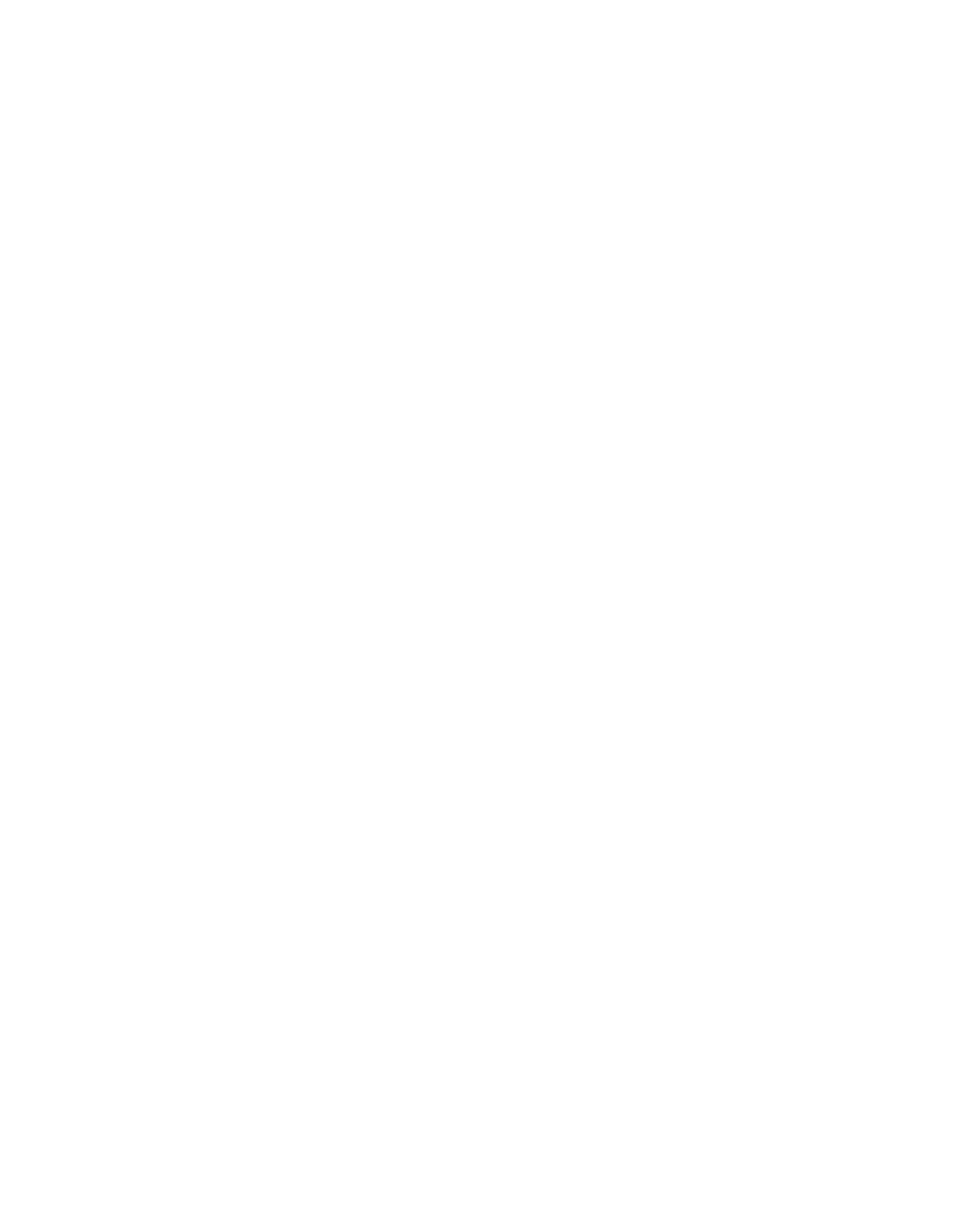# **TABLE OF CONTENTS**

| FOR STORAGE OF EXTENDED PERIOD OF TIME (GREATER THAN 18 MONTHS) 3 |  |
|-------------------------------------------------------------------|--|
|                                                                   |  |
|                                                                   |  |
|                                                                   |  |
|                                                                   |  |
|                                                                   |  |
|                                                                   |  |
|                                                                   |  |
|                                                                   |  |
|                                                                   |  |
|                                                                   |  |
|                                                                   |  |
|                                                                   |  |
|                                                                   |  |
|                                                                   |  |
|                                                                   |  |
|                                                                   |  |
|                                                                   |  |
|                                                                   |  |
|                                                                   |  |
|                                                                   |  |
|                                                                   |  |
|                                                                   |  |
|                                                                   |  |
|                                                                   |  |
|                                                                   |  |
|                                                                   |  |
|                                                                   |  |

Reliance<sup>®</sup> is a registered trademark of Baldor Electric Company or its subsidiaries. © Baldor Electric Company, 2007.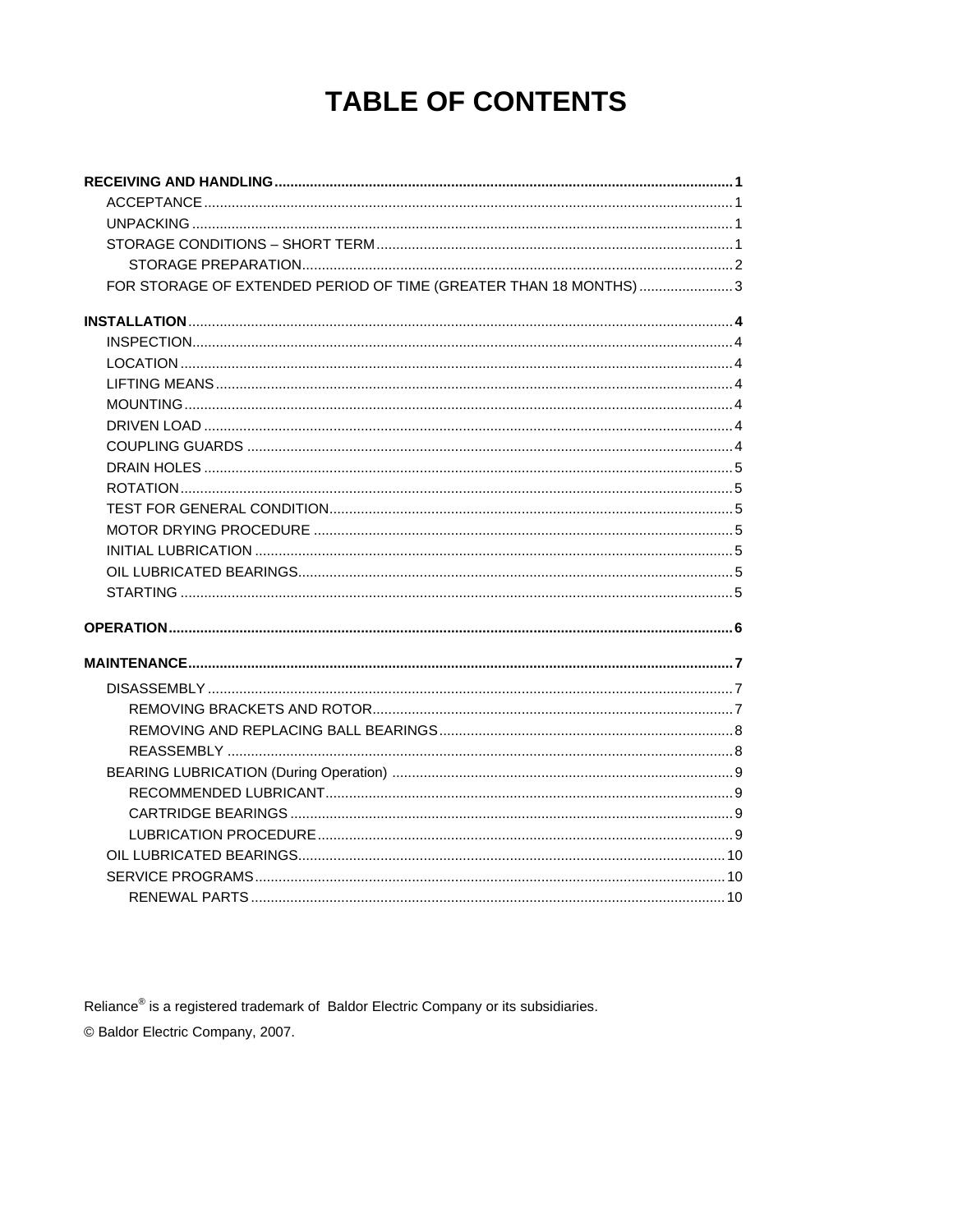#### **DANGER** Λ

ONLY QUALIFIED ELECTRICAL PERSONNEL FAMILIAR WITH THE CONSTRUCTION AND OP-ERATION OF THIS EQUIPMENT AND THE HAZARDS INVOLVED SHOULD INSTALL, ADJUST, OPERATE, AND/OR SERVICE THIS EQUIPMENT. READ AND UNDERSTAND THIS MANUAL IN ITS ENTIRETY BEFORE PROCEEDING. FAILURE TO OBSERVE THIS PRECAUTION COULD RE-SULT IN SEVERE BODILY INJURY OR LOSS OF LIFE.

The products described in this manual are manufactured by Baldor Electric Company.

# **RECEIVING AND HANDLING**

### **ACCEPTANCE**

Thoroughly inspect the motor before accepting shipment from the transportation company. If any of the goods called for in the bill of lading or express receipt are damaged or the quantity is short, do not accept them until the freight or express agent makes an appropriate notation on your freight receipt or express receipt. If any concealed loss or damage is discovered later, notify your freight or express agent at once and request him to make an inspection.

We will be very happy to assist you in collecting claims for loss or damage in shipment; however, this willingness on our part does not remove the transportation company's responsibility in reimbursing you for collection of claims or replacement of material.

**Claims for loss or damage in shipment must not be deducted from the invoice, nor should payment of the invoice be withheld awaiting adjustment of such claims, as the carrier guarantees safe delivery.**

If considerable damage has been incurred and the situation is urgent, contact your nearest Reliance® Sales Office for assistance. Please keep a written record of all communications.

#### **UNPACKING**

After unpacking and inspection to see that all parts are in good condition, turn the shaft by hand to be sure there are no obstructions to free rotation. Equipment which has

been in storage for some-time should be tested and relubricated prior to being put into service. Refer to "Test for General Condition" and "Lubrication" for procedure to be performed after extended storage.



### **STORAGE CONDITIONS – SHORT TERM**

The following storage requirements must be followed:

- 1. Motors are to be kept in their original containers or provided with equivalent protection and stored in a warehouse free from extremes in temperature, humidity, and corrosive atmosphere.
- 2. If unusual vibrations exist at the storage location, the motor should be protected with isolation pads.
- 3. All breathers and drains are to be operable while in storage and/or the moisture drain plugs removed. The motors must be stored so the drain is at the lowest point.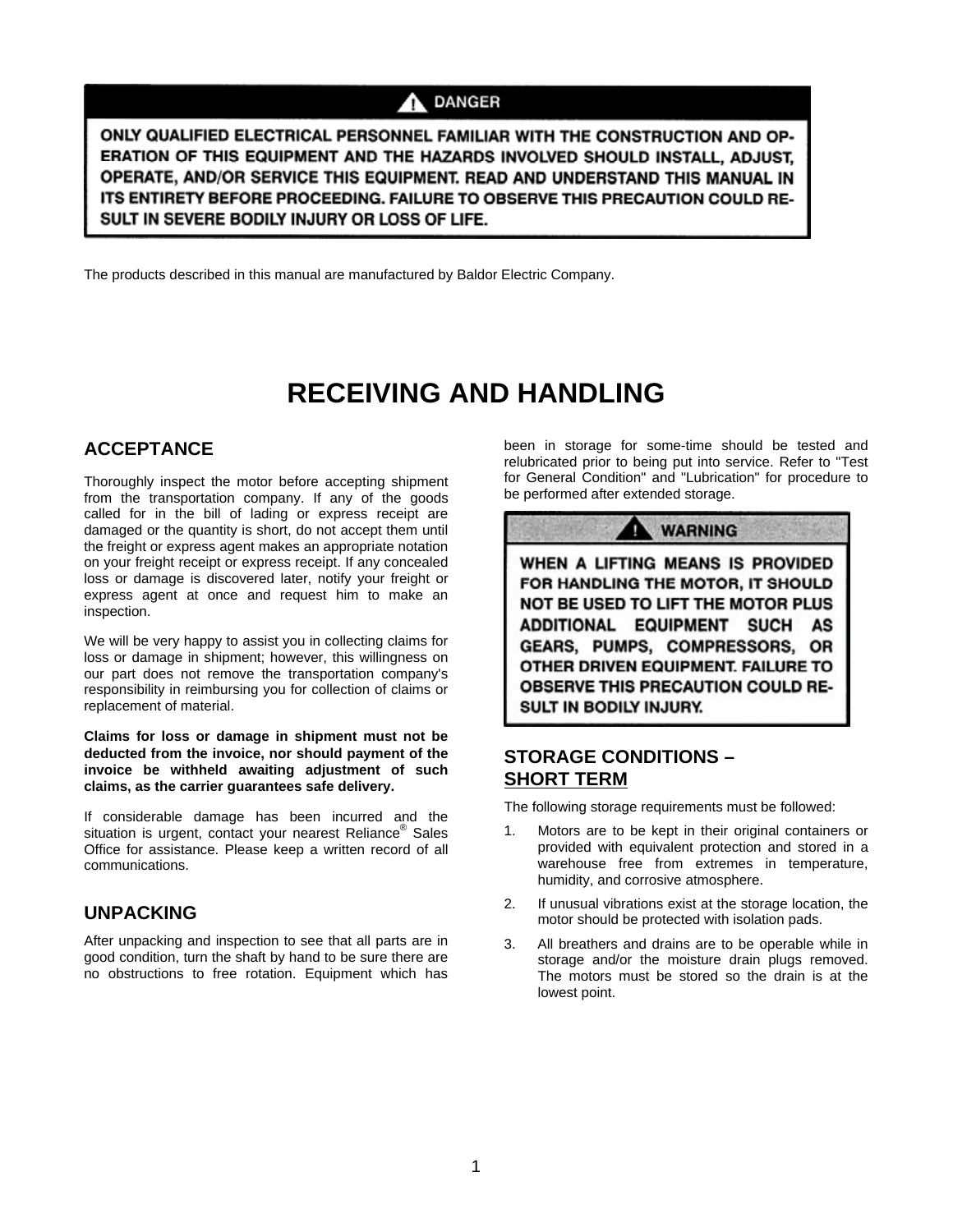#### **STORAGE PREPARATION**

Improper storage of electric machines will result in seriously reduced reliability of that equipment. For example, an electric motor that does not experience regular usage while being exposed to normally humid atmospheric conditions is likely to cause the bearings to rust or rust particles from surrounding surfaces to contaminate the bearings. The electrical insulation may absorb an excessive amount of moisture leading to the motor winding failing to ground. The following preparations should be followed:

- 1. Minimize condensation in and around the motor by use of desiccants or other humidity control methods.
- 2. Motor space heaters when specified are to be energized where there is a possibility that the storage ambient conditions will reach the dew point. Space heaters are an option.
- 3. Coat all external machined surfaces with a material to prevent corrosion. An acceptable product for this purpose is Exxon Rust Ban #392.
- 4. Measure and record the electrical resistance of the winding insulation with a megger or an insulation resistance meter. Minimum accepted Megohm level is the insulation kV rating +1 Megohm. If levels fall below the above, contact the nearest Reliance® sales office. The recorded data will be required when removing from storage.
- 5. Some motors have a shipping brace attached to the shaft to prevent damage during transportation. The shipping brace, if provided, must be removed and stored for future use. The brace must be reinstalled to hold the shaft firmly in place against the bearing before the motor is moved.
- 6. Upon placing the motor into extended storage (greater than 3 months), the motors with regreasable bearings must be greased per Table 1 followed by the motor shaft being rotated a minimum of 15 times after greasing. Non-regreasable motors with "Do Not Lubricate" nameplate should also be rotated 15 times to redistribute grease within the bearing.
- 7. Remove the grease drain plug (opposite the grease fitting) on the bottom of each end bracket prior to lubricating the motor. Replace the plug after greasing.

**Table 1 Lubrication Volume (Storage)** 

| <b>Frame Size</b>           | <b>Volume in Cubic Inches</b> |
|-----------------------------|-------------------------------|
| 182 thru 215                | 0.5                           |
| 254 thru 286                | 1.0                           |
| 326 thru 365                | 1.5                           |
| 405 thru 449                | 2.5                           |
| 5000 (3600 RPM)             | 1.5                           |
| 5000 (1800 RPM &<br>Slower) | 2.5                           |

8. Regreasable bearings are to be greased per Table 1 at the time of being placed into extended storage. Motor shafts are to be rotated 15 revolutions manually every 3 months and additional grease added every nine months per Table 1 to each bearing. Bearings are to be greased at the time of removal from storage.

Non-regreaseable motors should have their shaft rotated 15 revolutions every 3 months.

- 9. All breather drains should be fully operable while in storage. The motors must be stored so the drain is at the lowest point. All breathers and automatic "T" drains must be operable to allow breathing at points other than through the bearing fits.
- 10. The space heaters when specified are to be connected and operable while in storage.
- 11. Windings are to be meggered at the time equipment is put in storage. Reference Para. 4 above. At the time of removal from storage, the insulation resistance reading must not have dropped more than 50% from the initial reading. Any drop below this point necessitates electrical or mechanical drying. Refer to "Motor Drying Procedure."
- 12. Where motors are not stored in the original containers, but are removed and mounted on others pieces of machinery, the mounting must be such that the drains and breathers and space heaters are fully operable. In this respect, the drains must be kept at the lowest point in the motor so that all condensation can automatically drain out.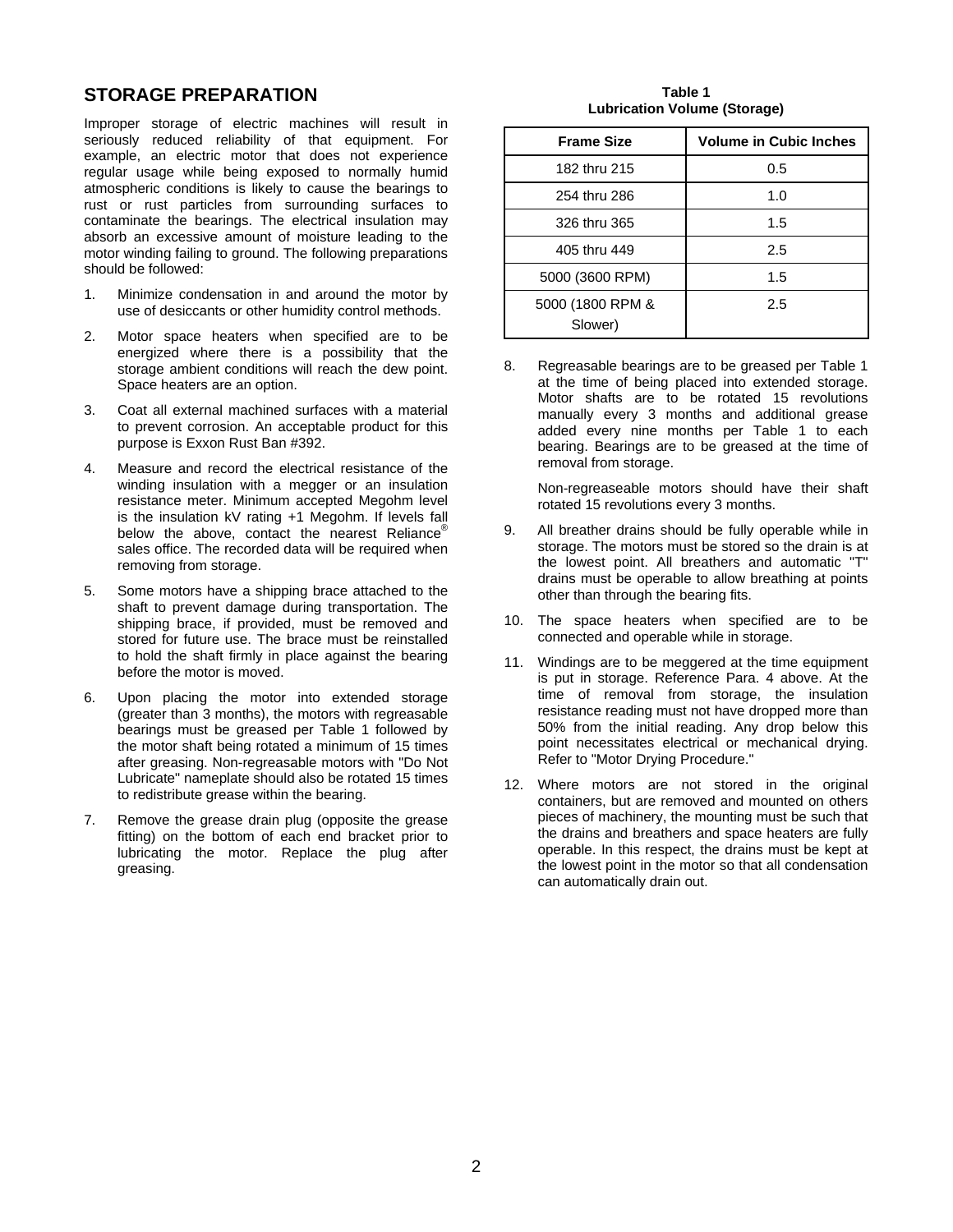## **FOR STORAGE OF EXTENDED PERIOD OF TIME (GREATER THAN 18 MONTHS)**

All requirements of general preparation and short term storage apply with the following additional requirements.

- 1. Motor is to be crated in a box similar to EXPORT BOXING but that the "shell" (sides & top of box) will be LAG-BOLTED to the wooden base (not nailed as export boxes are). This design will allow for the opening and reclosing the box many times without destroying the "shell".
- 2. The motor will be sealed in an airtight vapor barrier bag with desiccant inside. This airtight bag will give added protection during shipment of motor to the permanent storage area.
- 3. It is recommended after the first "Inspection" for megger reading, turning the shaft, etc., the vapor bag be re-sealed by taping it closed with masking or some similar tape. Also add new desiccant inside bag before closing. After which place shell over motor and replace lag bolts.
- 4. If a "zipper-closing" type bag is used instead of the "heat-sealed" type bag, then rezipper the bag closed instead of taping it.
- 5. Be sure to add new desiccant inside bag after each periodic inspection.
- 6. Minimize the accumulation of condensed water in and around the machine.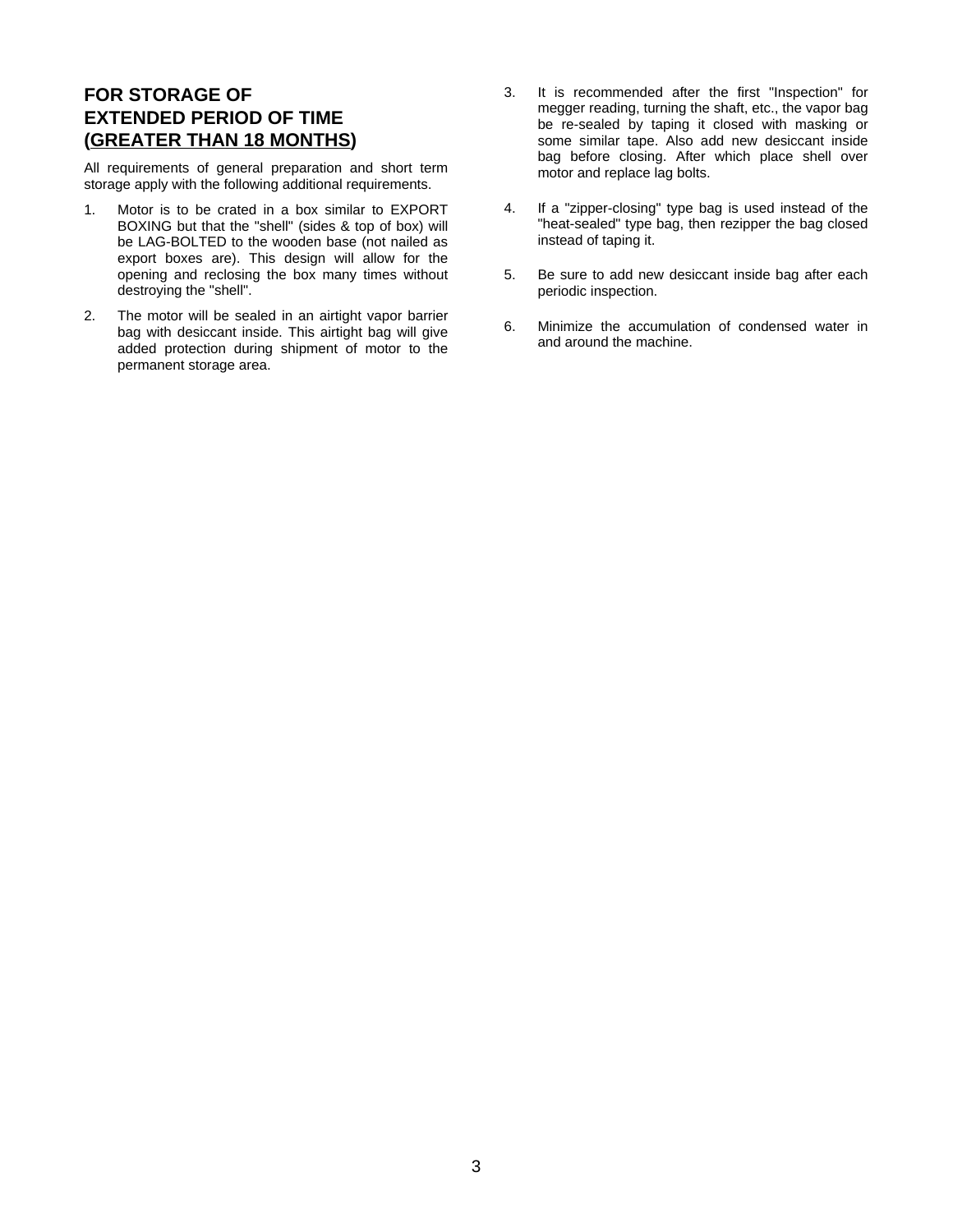# **INSTALLATION**

#### **DANGER** Λ

THE USER IS RESPONSIBLE FOR CON-**FORMING WITH ALL APPLICABLE** CODES. WIRING PRACTICES, GROUND-ING. DISCONNECTS AND OVERCURRENT PROTECTION ARE OF PARTICULAR IM-PORTANCE. **FAILURE TO OBSERVE** THESE PRECAUTIONS COULD RESULT IN SEVERE BODILY INJURY OR LOSS OF LIFE.

The user must select a motor starter and overcurrent protection suitable for this motor and its application. Consult motor starter application data as well as the National Electric Code and/or other applicable local codes.

#### **INSPECTION**

After the motor is unpacked, examine the nameplate data to see that it agrees with the circuit to which it is to be connected. The motor is minimally guaranteed to operate successfully within  $\pm$  5% of nameplate frequency and  $\pm$ 10% of nameplate volts. The sum of the variation from rated frequency and voltage when expressed as a percentage, may not exceed 10%.

### **LOCATION**

The motor should be installed in a location compatible with the motor enclosure and specific ambient.

To allow adequate air flow, the following clearances must be maintained between the motor and any obstruction:

#### **TEFC – Enclosures**

| <b>Fan Cover</b><br>Air Intake | 180-210 Frame 1"<br>250-320 Frame 1.5"<br>360-449 Frame 2"<br>5000 Frame 2.5" |  |
|--------------------------------|-------------------------------------------------------------------------------|--|
| Exhaust                        | Envelope equal to the "P" dimension on<br>the motor dimension sheet.          |  |
|                                | <b>Protected Enclosures</b>                                                   |  |
| <b>Bracket</b><br>Intake       | Same as TEFC.                                                                 |  |
| Frame                          | Exhaust out the sides $-$ envelope a<br>.<br>$\cdots$                         |  |

**Exhaust** minimum of the "P" dimension plus 2". Exhaust out the end – same as intake.

#### **LIFTING MEANS**

**WARNING** 

WHEN A LIFTING MEANS IS PROVIDED FOR HANDLING THE MOTOR, IT SHOULD NOT BE USED TO LIFT THE MOTOR PLUS ADDITIONAL EQUIPMENT SUCH AS GEARS, PUMPS, COMPRESSORS, OR OTHER DRIVEN EQUIPMENT. FAILURE TO **OBSERVE THIS PRECAUTION COULD RE-SULT IN BODILY INJURY.** 

When the motor is installed on a common base, the eyebolt provided on the motor should not be used to lift the assembly and base but, rather, the assembly should be lifted by a sling around the base or by other lifting means provided on the base.

In all cases, care should be taken to assure lifting in the direction intended in the design of the lifting means. Likewise, precautions should be taken to prevent hazardous overloads due to deceleration, acceleration or shock forces while handling.

## **MOUNTING**

Mount the motor on a rigid foundation. After carefully aligning the motor with the driven unit, bolt securely in place.

### **DRIVEN LOAD**

The coupling used to connect the motor to the driven load should be positioned on the shaft as close to the shaft shoulder as possible. If the bore on the coupling hub has an interference fit with the shaft, heat the coupling before installing on the shaft. Driving the coupling onto the shaft will damage the bearings.

Accurate alignment is essential. Secure the motor and the driven unit rigidly to the base.

### **COUPLING GUARDS**

Providing covers for the rotating parts is essential for the safety of operating personnel. Covers should be sufficiently rigid to maintain adequate guarding in all conditions of service.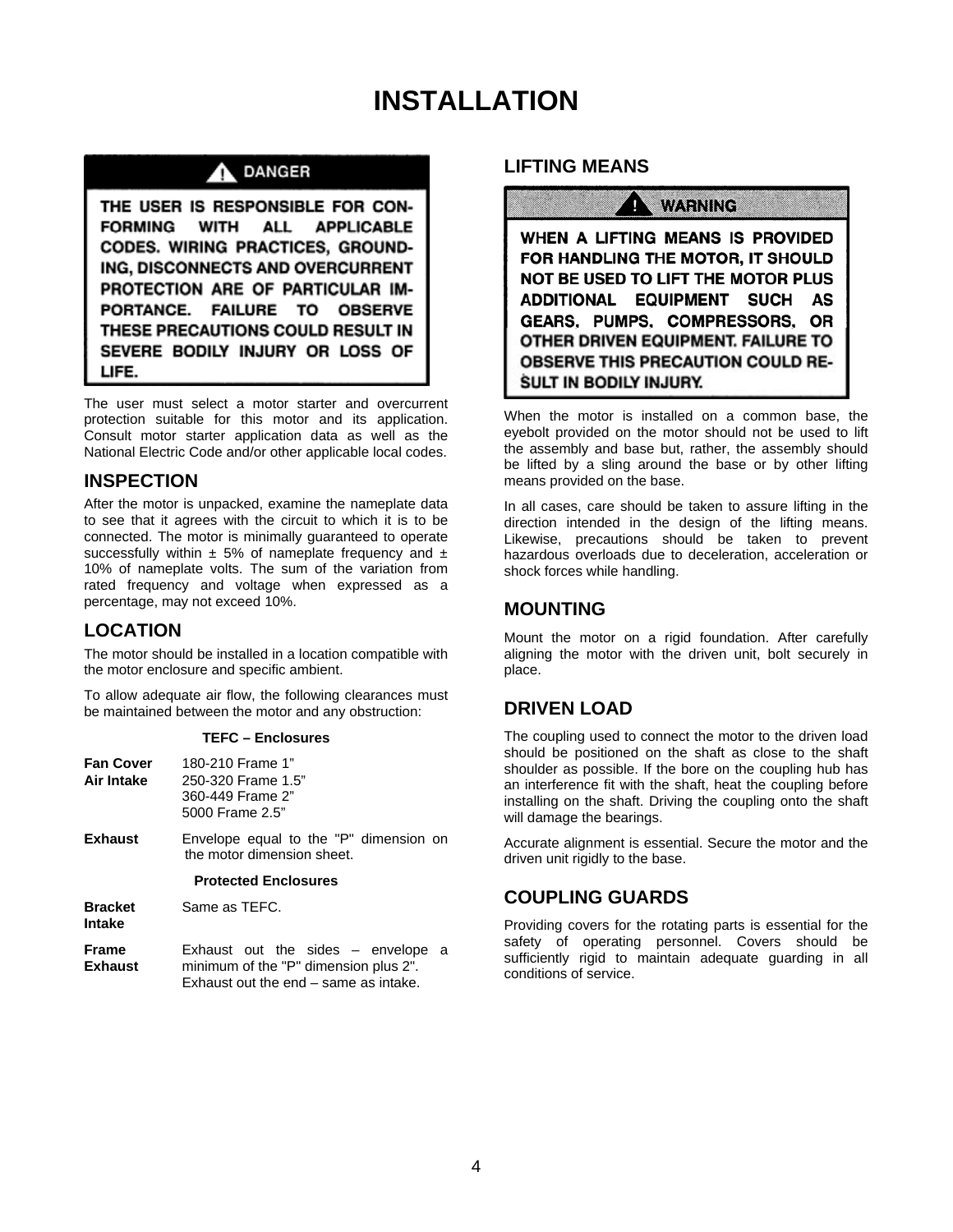#### **DRAIN HOLES**

When motors have been equipped with a stainless steel Tdrain in each end bracket, these drains are to remain in place and are not to be removed. The drains are for drainage of any condensation build up that may occur. Do not paint the T-drains, or otherwise cover their holes.

#### **ROTATION**

To prevent possible damage to the driven equipment check the motor rotation prior to installing the coupling. If it becomes necessary to reverse the direction of rotation, disconnect the motor from the power source and interchange two of the three line leads.

#### **TEST FOR GENERAL CONDITION**

If the motor has been in storage for an extended period or has been subjected to adverse moisture conditions, the insulation resistance of the stator winding must be checked with a megohmeter.

If the insulation resistance is lower than the KV rating  $+$ one megohm, the windings must be dried out as described below.

#### **MOTOR DRYING PROCEDURE**

Motors shall be dried by the following procedure:

Bake motor in an oven at temperatures not exceeding 90°C until insulation resistance becomes constant.

After drying, the motor must be relubricated before placing in service.

#### **INITIAL LUBRICATION**

Reliance motors are shipped from the factory with the bearings properly packed with grease and ready to operate. Where the unit has been subjected to extended storage (3 months or more) the bearings when applicable should be relubricated per Table 5 prior to starting.

### **OIL LUBRICATED BEARINGS**

o

**CAUTION** 

Oil lubricated bearings are shipped without oil. Add proper amount of recommended lubricant before operating. Failure to observe these precautions could result in damage to or destruction of the equipment.

The oil reservoirs (if provided) **have not** been filled with oil at the time of shipment and it is necessary to fill to the proper level indicated by the oil gages. See applicable motor drawing for details on grease or oil lubrication requirements.

#### **STARTING**

**WARNING** п ROTATING PARTS, SUCH AS COUPLINGS, EXTERNAL FANS, AND UNUSED SHAFT **EXTENSIONS, SHOULD BE PERMANENT-**LY GUARDED AGAINST ACCIDENTAL CONTACT WITH HANDS OR CLOTHING. THIS IS PARTICULARLY IMPORTANT WHERE THE ROTATING PARTS HAVE SURFACE IRREGULARITIES SUCH AS KEYS, KEYWAYS OR SETSCREWS. FAIL-URE TO OBSERVE THIS PRECAUTION **COULD RESULT IN BODILY INJURY.** 

When starting the motor, check the following items:

- 1. The rotor should turn freely when disconnected from the load.
- 2. Driven machine should be unloaded when first starting the motor.

The motor should run smoothly with little noise. If the motor should fail to start and produces a decided hum, it may be that the load is too great for the motor or that it has been connected improperly. Shut down immediately and investigate for trouble.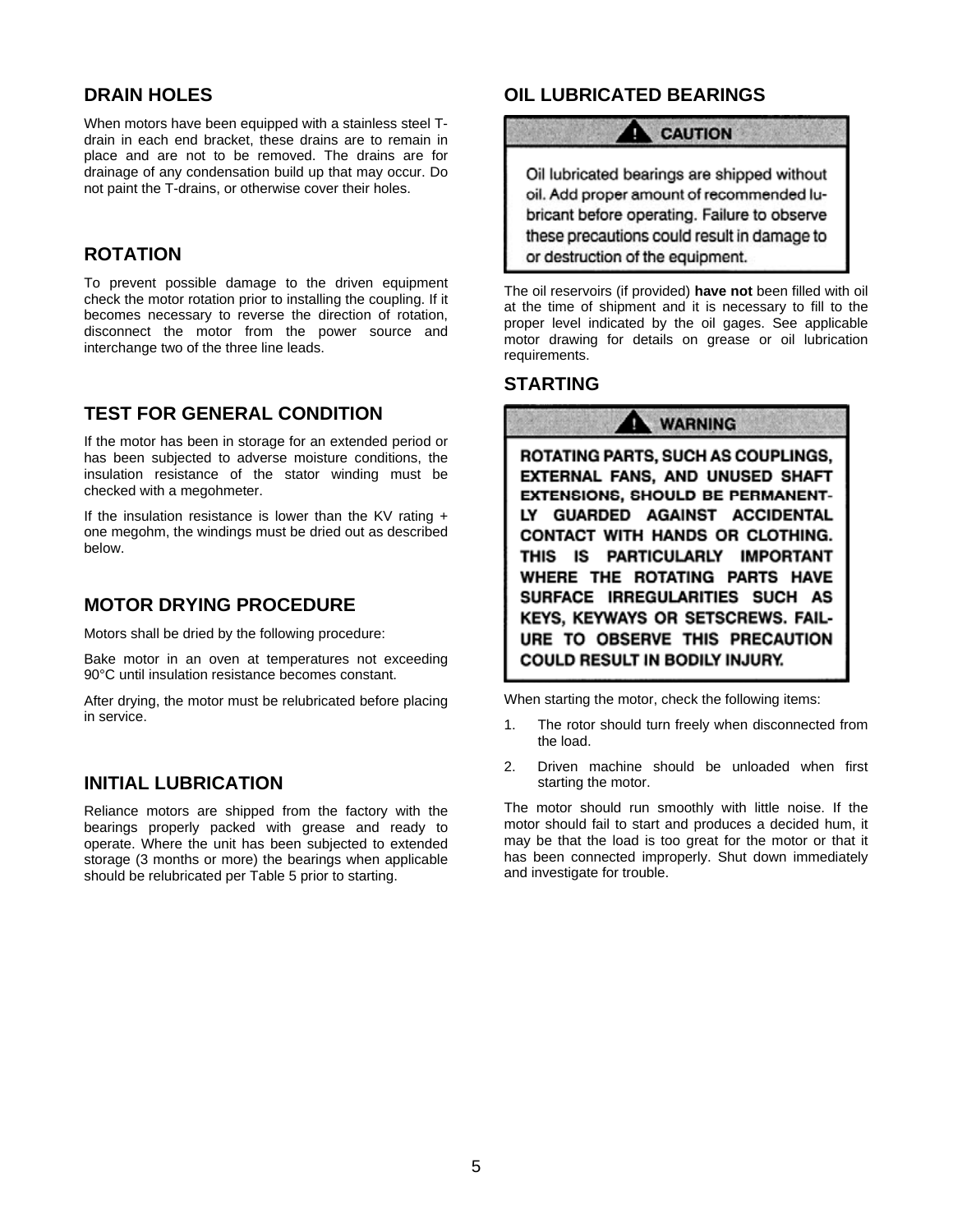# **OPERATION**

Due to the inherent characteristics of insulating materials, abnormally high temperatures shorten the operating life of electrical apparatus. The total temperature, not the temperature rise, should be the measure of safe operation. Aging of insulation occurs at an accelerated rate at abnormally high temperatures.

Unbalanced voltage or single-phase operation of polyphase machines may cause excessive heating and ultimate failure. It requires only a slight unbalance of voltage applied to a polyphase motor to cause large unbalanced currents and resultant overheating.

Periodic checks of phase voltage, frequency and power consumption of a motor while in operation are recommended; such checks assure the correctness of frequency and voltage applied to the motor and yield an indication of the load offered by the apparatus which the motor drives. Comparisons of this data with previous noload and full-load power demands will give an indication of the performance of the complete machine. Any serious deviations should be investigated and corrected.

Stator troubles can usually be traced to one of the following cases.

#### **Damaged insulation Electronic Coverloading**<br> **Overating single-phase Cover Branch Cover Branch Cover Branch Cover Branch Cover Branch Cover Branch Cover B Operating single-phase Oil and dirt**

Dust and dirt are usually contributing factors. The effect of dust on the motor temperature through restriction of ventilation is a principal reason for keeping the motor exterior surface clean.

Squirrel-cage rotors are rugged and, in general, give little trouble. The first symptom of a defective rotor is lack of torque. This may cause a slowing down in speed accompanied by growling noise or perhaps failure to start the load. This is caused by an open or high resistance joint in the rotor bar circuit.

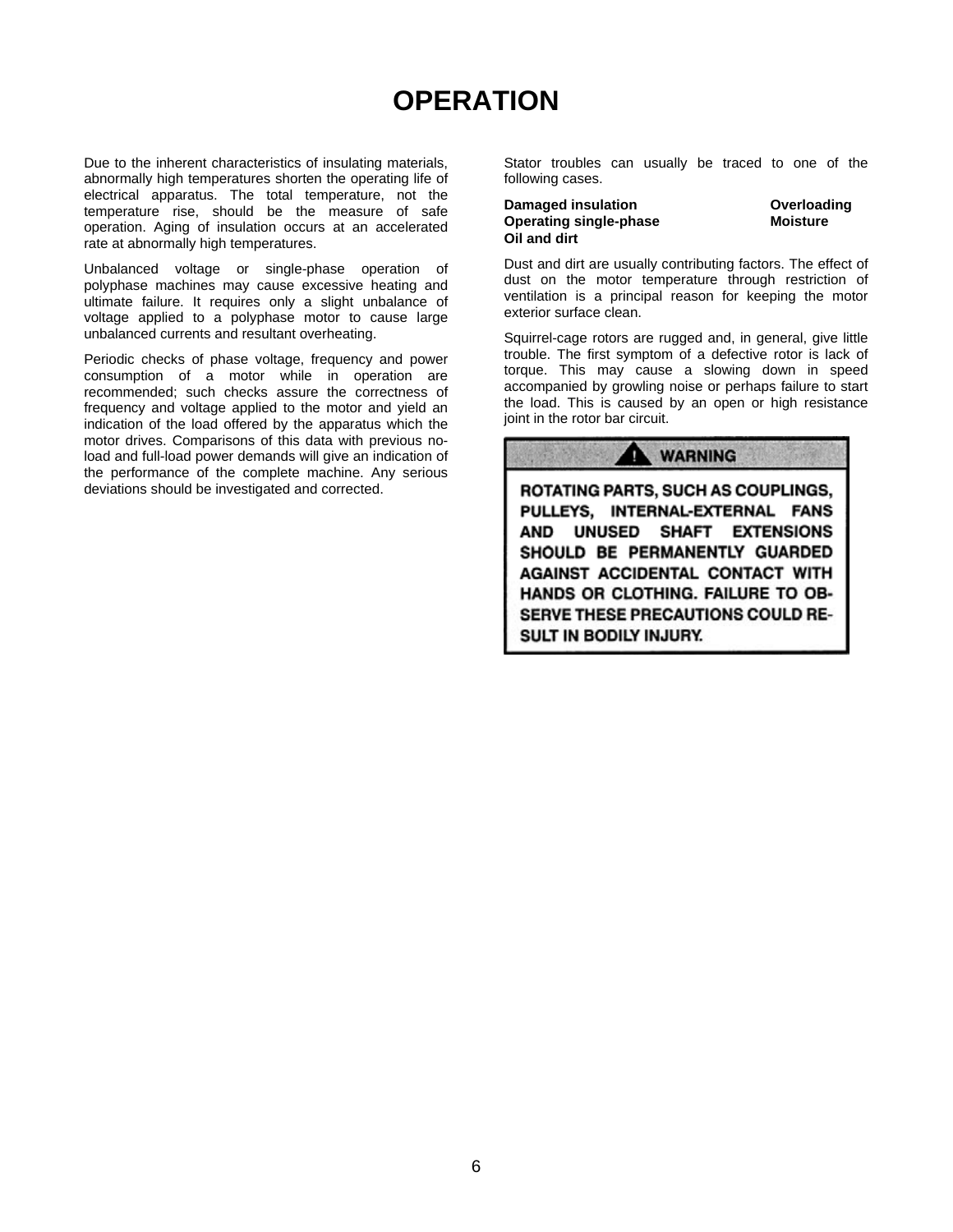# **MAINTENANCE**

## **DANGER**

SUBSEQUENT STEPS REQUIRE ROTAT-ING PARTS AND/OR ELECTRICAL CIR-**CUITS TO BE EXPOSED. STAY CLEAR IF** UNIT MUST BE RUNNING OR DISCON-NECT AND LOCKOUT OR TAG POWER SOURCE IF CONTACT MUST BE MADE. FAILURE TO OBSERVE THESE PRECAU-TIONS COULD RESULT IN SEVERE BODI-LY INJURY OR LOSS OF LIFE.

The fundamental principle of electrical maintenance is **KEEP THE APPARATUS CLEAN AND DRY.** This requires periodic inspection of the motor, the frequency depending upon the type of motor and the service.

The following items should be checked at regular intervals:

- 1. Assembly screws, bolts and nuts should be tight. They may loosen if motor is not securely bolted and tends to vibrate.
- 2. Insulation resistance of motors in service should be checked periodically at approximately the same temperature and humidity conditions to determine possible deterioration of the insulation. When such measurements at regular intervals indicate a wide variation, the cause should be determined.
- 3. Enclosed motors require very little attention. Be sure that external air chamber of fan-cooled motors does not become clogged with foreign material which will restrict passage of air.
- 4. Face seal oil reservoirs when provided, must be maintained at proper level.

# **DISASSEMBLY**

If it becomes necessary to disassemble the motor, care should be taken not to damage the stator windings. Precautions to keep bearings clean should be exercised.

Before removing either end shield:

- 1. Turn off and lock out or tag power to the motor.
- 2. Disconnect motor leads. Tag the leads to insure proper reconnection.
- 3. Remove motor from mounting base.

4. Mark end brackets and outer caps if provided, relative to position so they can be easily replaced.

#### **REMOVING BRACKETS AND ROTOR**

- 4. On TEFC motors remove the fan cover and fan.
- 5. When provided remove the outer caps.
- 6. Remove the inner cap(s) screws or nuts.
- 7. Remove the brackets. The rotating assembly (shaft, rotor, bearings) should be supported so it does not drop when the brackets are removed.
- 8. Remove the rotating assembly using extreme care to avoid damaging the motor windings.

|                  | <b>Locknut Torque</b> |
|------------------|-----------------------|
| <b>Bore Code</b> | (foot-pounds)         |
| 00               | $10 - 20$             |
| 01               | $10 - 20$             |
| 02               | $10 - 20$             |
| 03               | $10 - 20$             |
| 04               | $12 - 35$             |
| 05               | $23 - 50$             |
| 06               | $32 - 60$             |
| 07               | $39 - 70$             |
| 08               | $50 - 80$             |
| 09               | $64 - 90$             |
| 10               | 67-100                |
| 11               | $82 - 125$            |
| 12               | 99-150                |
| 13               | $131 - 175$           |
| 14               | 152-200               |
| 15               | 173-250               |
| 16               | 197-275               |
| 17               | 222-325               |
| 18               | 248-375               |
| 19               | $277 - 425$           |
| 20               | 345-475               |
| 21               | 380-550               |
| 22               | 380-550               |
| 24               | 380-550               |
| 26               | 380-550               |
| 32               | 380-550               |

**Table 2 Bearing Locknut Torques**

**Reference MIL-B-17931E**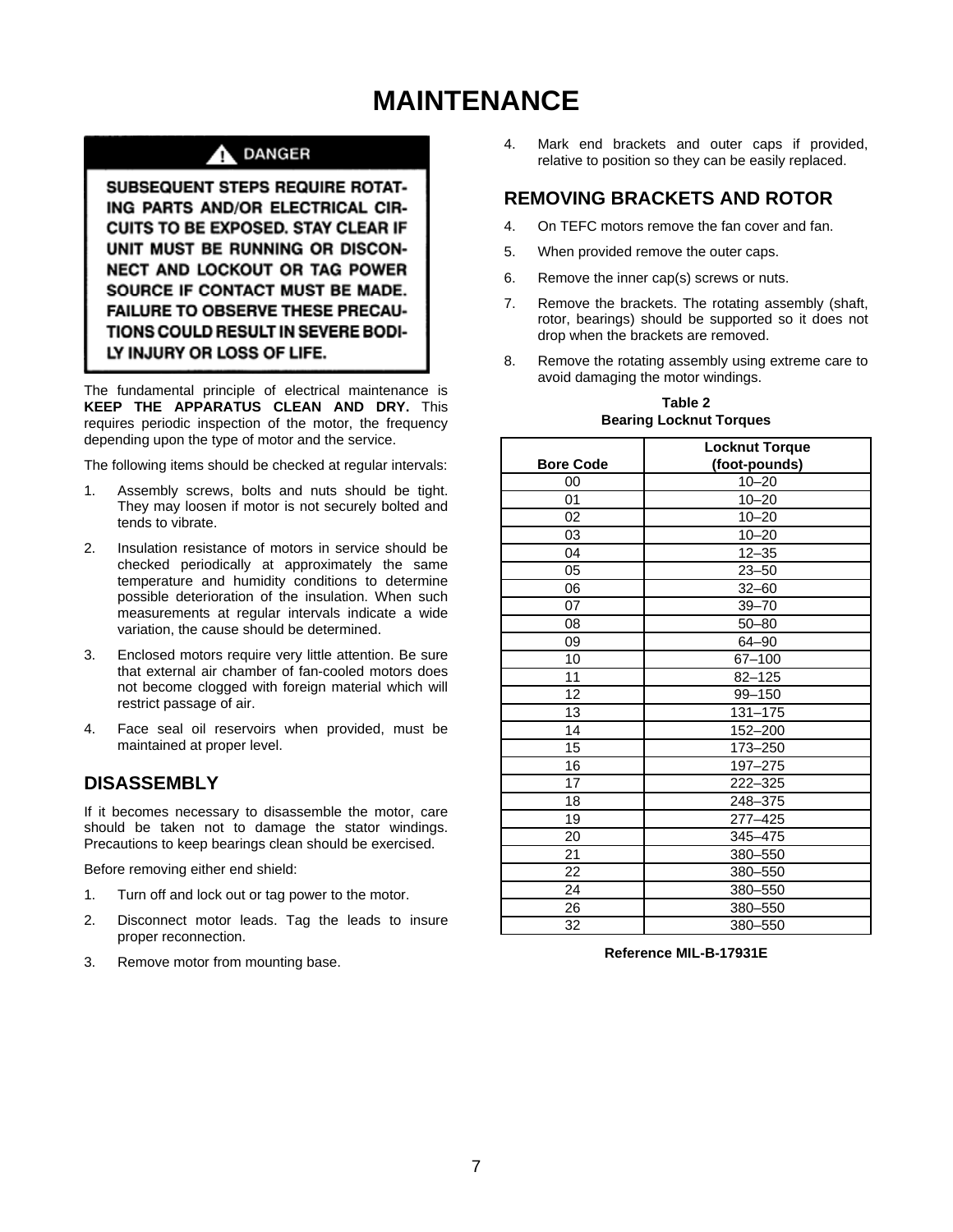## **REMOVING AND REPLACING BALL BEARINGS**

Bearings should not be removed unless they are to be replaced. When removal is necessary, use a bearing puller. Refer to Motor Drawing for recommended bearing puller.

All bearings must be replaced with the identical part used by Reliance. In many cases special bearings are used which cannot be identified by markings on the bearing. Refer to Motor Drawing for bearing part number.

To install a bearing, heat the bearing in an oven at 250°F for 1 hour. This will expand the inner race, allowing it to slip over the bearing seat.

# **CAUTION**

u

Do not use an induction oven to heat noise tested bearings. Arcing between the balls and races may damage the bearing. Failure to observe this precaution could result in damage to, or destruction of, the equipment.

For MIL-STD-740 Quiet Service Motors, bearings shall be heated in a thermostatically controlled heating oven in preparation for mounting. Heat for 1 hour at  $203 \pm 10^{\circ}$ F. Install bearing locknuts while bearings are hot, torquing to the values given in table 2. Allow bearing to cool to room temperature, loosen locknut and retorque to the values of table 2.

The majority of bearings used now have a C3 internal clearance.

#### **REASSEMBLY**

- 1. Apply the correct type of grease per DOD-G-24508 as shown in Figure 1 to each bracket, bearing and inner cap. Taking care to see that the bearing ball cage is packed with grease. If the motor has inlet grease pipes, fill them with grease.
- 2. Follow reverse procedure as outlined for Disassembly. Replace brackets and outer caps (if required) in their original position.
- 3. Rotate the motor shaft by hand at least 3 revolutions to make sure there is no binding or drag and the rotor shaft assembly turns freely.



Figure 1 - All Standard and Flanged Brackets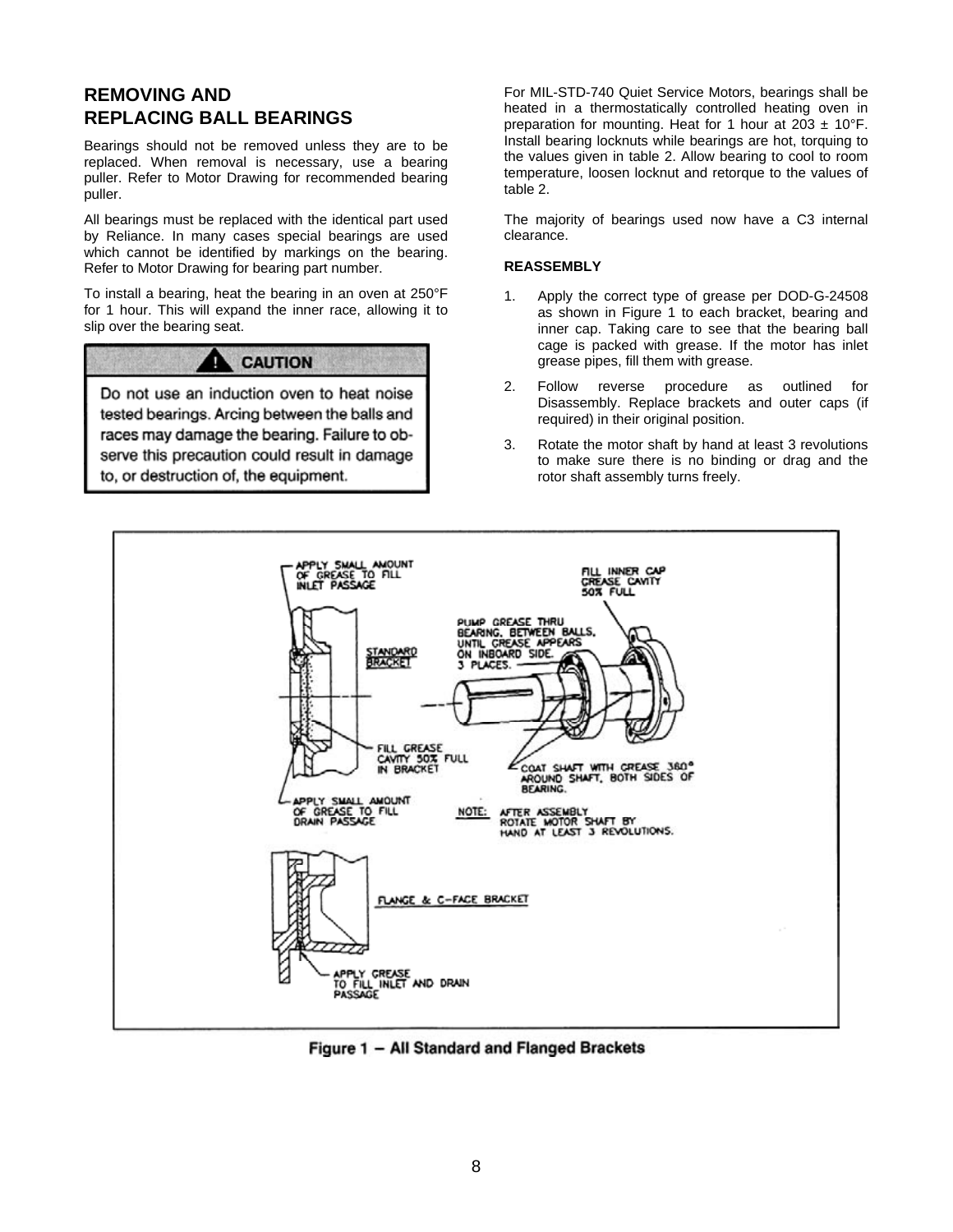## **BEARING LUBRICATION (During Operation)**

This motor has been properly lubricated at the time of manufacture and it is not necessary to lubricate at time of installation. When the motor has been in storage for a period of 3 months or more, regreaseable bearings should be lubricated before starting.

Lubrication of anti-friction bearings should be done as a part of a planned maintenance schedule. The Recommended Lubrication interval should be used as a guide to establish this schedule. Infrequently used motors (operating less than 3 months) shall be maintained per Extended Storage Requirements. Over greasing is a major cause of bearing and motor failure.

Cleanliness is important in lubrication. Any grease used to lubricate antifriction bearings should be fresh and free from contamination. Similarly, care should be taken to properly clean the grease inlet area of the motor to prevent grease contamination.

#### **RECOMMENDED LUBRICANT**

Use DOD-G-24508 lubricant, Mobil 28 or compatible substitute.

**Table 3 Application Severity** 

| <b>Standard Conditions</b> | Eight hours per day, normal or light<br>loading, clean, @ 50°C (120°F)<br>maximum ambient.                                  |  |
|----------------------------|-----------------------------------------------------------------------------------------------------------------------------|--|
| Severe Conditions          | Twenty-four hours per day operation<br>or shock loading, vibration, or in dirt<br>or dust @ 40-65°C (100-150°F)<br>ambient. |  |
| <b>Extreme Conditions</b>  | Heavy shock or vibration, or dust or<br>ambient above 65°C (150°F).                                                         |  |

#### **Table 4 Lubrication Frequency**

| <b>Horsepower</b>                                                 | <b>Standard</b><br><b>Conditions</b> | <b>Severe</b><br><b>Conditions</b> | <b>Extreme</b><br><b>Conditions</b> |
|-------------------------------------------------------------------|--------------------------------------|------------------------------------|-------------------------------------|
| 1 thru $7\%$<br>1800 RPM<br>and slower                            | 3 Years                              | 1 Year                             | 6 Months                            |
| 10 thru 75<br>1800 RPM<br>and slower                              | 2 Years                              | 8 to 12<br>Months                  | 3 Months                            |
| $100$ and<br>greater 1800<br>RPM and<br>slower<br>180-449<br>5000 | 1 Year<br>6 Months                   | 6 Months<br>3 Months               | 1 to 3 Mos<br>2 Months              |
| All over<br>1800 RPM                                              | 6 Months                             | 3 Months                           | 1 Month                             |

#### **CARTRIDGE BEARINGS**

No lubrication required.

#### **LUBRICATION PROCEDURE**

#### **WARNING**

TO INSURE THAT DRIVE IS NOT UNEX-PECTEDLY STARTED, TURN OFF AND LOCK OUT OR TAG POWER SOURCE BE-FORE PROCEEDING. FAILURE TO OB-**SERVE THESE PRECAUTIONS COULD RE-SULT IN BODILY INJURY.** 

Do not use grease fittings or grease guns.

- 1. Secure the motor and attach an out of service or similar type tag. Locate the grease fills and drains, referring to the motor drawing for locations.
- 2. Wipe all dirt from the outside of the grease fills and drains. Remove the pipe plugs and make sure the grease outlet passages are open by probing with a clean screwdriver, stiff wire, or some other similar implement.
- 3. In motors with grease inlet pipes, observe the condition of the grease in the pipe. If found acceptable, proceed. If not, or the pipe is empty, remove the pipe, if possible, and clean it. Pack it full of correct grease and reinstall pipe.
- 4. Select the proper grease cups, refer to motor drawings and Tables 3, 4 and 5. Clean the grease cups thoroughly. Using the correct grease (DOD-G-24508) and a clean spatula, fill the grease cup. Screw the cup together and squeeze out a ribbon of grease until clean grease appears.
- 5. Install the grease cups on the motor. Fill the grease cups and screw down on the grease cup as far as it will go. Additional grease should not be required.
- 6. Remove the grease cups and replace the grease fill pipe plugs. Start the motor, taking suitable precautions to guard exposed parts, and allow to run for 30 minutes before shutting down and re-installing grease drain plugs.
- 7. Put the motor back on line and remove the out of service tag. Run the motor.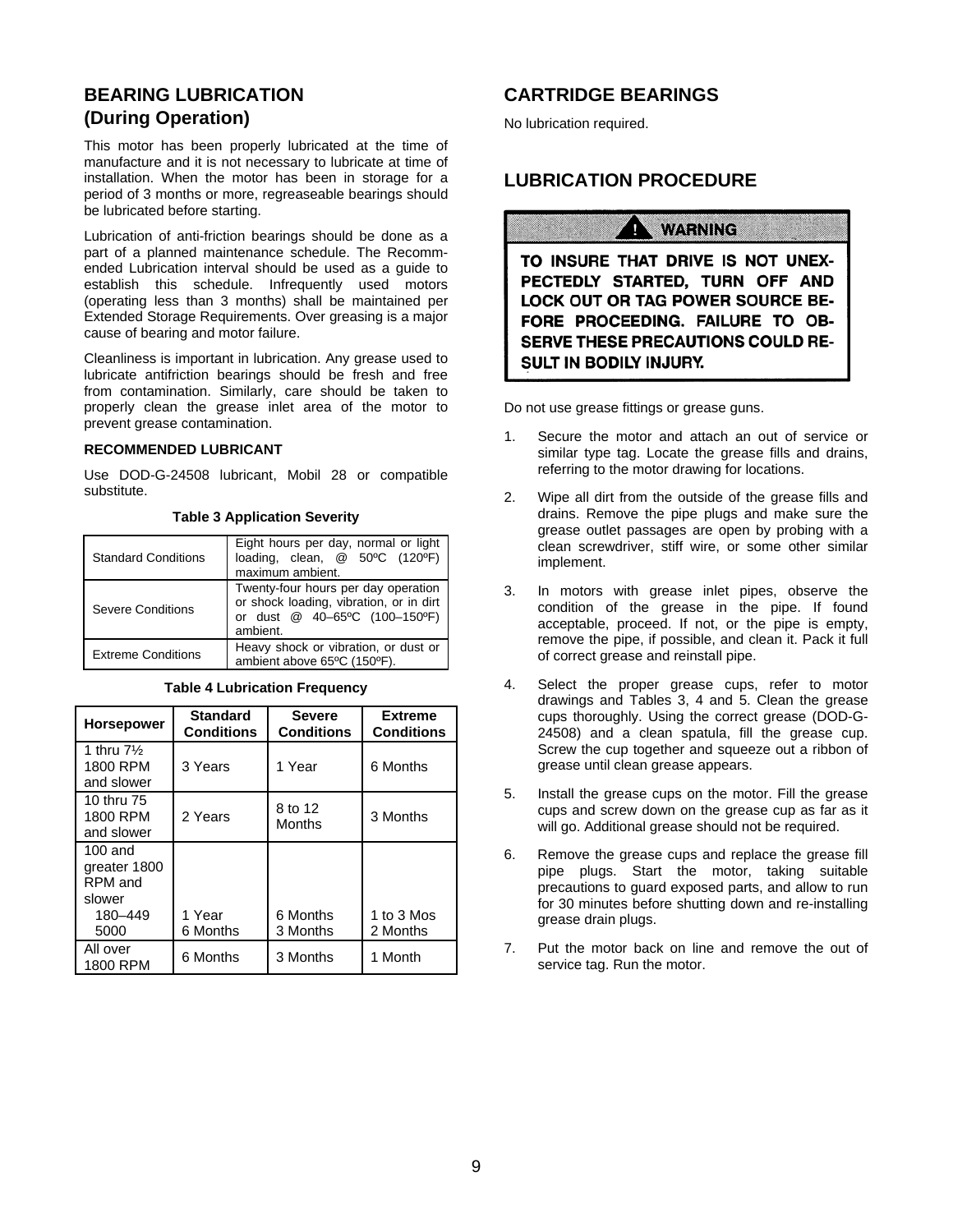| <b>Frame Size</b>         | Standard<br><b>Conditions</b> | <b>Severe</b><br><b>Conditions</b> | <b>Extreme</b><br><b>Conditions</b> |
|---------------------------|-------------------------------|------------------------------------|-------------------------------------|
| 182 thru 215              | 1.0 Cu. In.                   | 0.75 Cu. In.                       | 0.5 Cu. In.                         |
| 254 thru 286              | 2.0 Cu. In.                   | 1.5 Cu. In.                        | 1.0 Cu. In.                         |
| 326 thru 365              | 3.0 Cu. In.                   | 2.0 Cu. In.                        | 1.5 Cu. In.                         |
| 405 thru 449              | 4.0 Cu. In.                   | 3.0 Cu. In.                        | 2.0 Cu. In.                         |
| 5000 1800 RPM<br>& Slower | 2.5 Cu. In.                   | 2.5 Cu. In.                        | 2.5 Cu. In.                         |
| 5000 3600 RPM             | 1.5 Cu. In.                   | 1.5 Cu. In.                        | 1.5 Cu. In.                         |

#### **Table 5 Recommended Volume**

#### **OIL LUBRICATED BEARINGS**

The oil reservoirs (if provided) **have not** been filled with oil at the time of shipment and it is necessary to fill to the proper level indicated by the oil gages. See applicable motor drawing for details on grease or oil lubrication requirements.

#### **RENEWAL PARTS**

An adequate supply of factory-made renewal parts is an integral part of a sound maintenance program to protect against downtime.

Parts can be obtained directly from Reliance. When ordering parts for which a part number is not available, give complete description of part and purchase order number, serial number, or motor drawing number of the equipment on which the part is used.

A detailed parts list, which gives Reliance recommendations for spare parts that should be stocked for your equipment, can be ordered from:

- 1. Nearest Reliance Sales Office
- 2. Renewal Parts 864-297-4160

Be sure to include complete nameplate data – purchase order number, serial number, motor drawing number – for your equipment when ordering the spare parts list.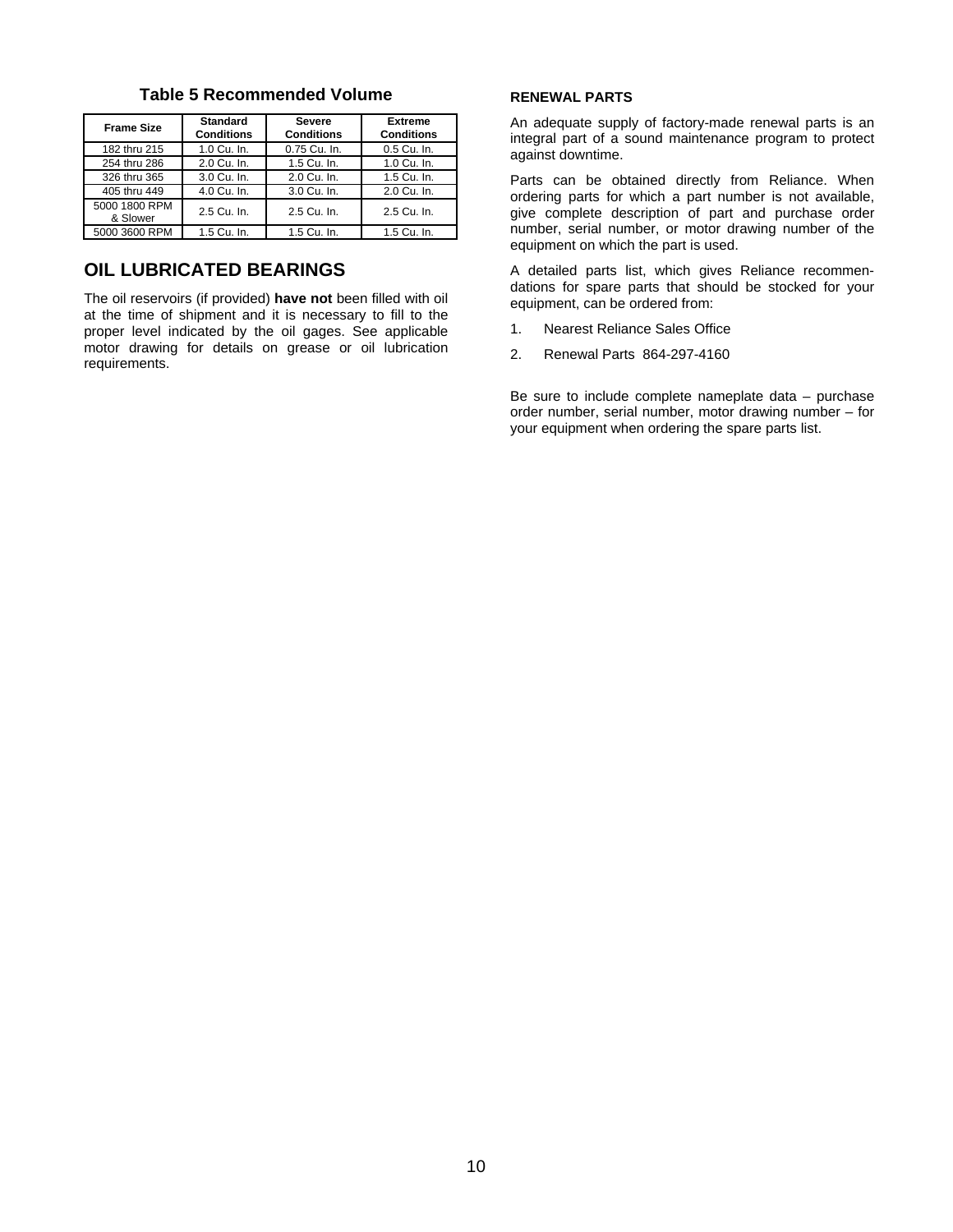

| Piece<br>No.  | <b>PART DESCRIPTION</b>                   | Piece<br>no. | <b>PART DESCRIPTION</b>    |
|---------------|-------------------------------------------|--------------|----------------------------|
|               | <b>FRONT</b><br><b>FND</b><br><b>BALL</b> | 10           | <b>STATOR CORE</b>         |
|               | <b>BEARING</b>                            |              |                            |
| $\mathcal{P}$ | <b>BACK END BALL BEARING</b>              | 11           | <b>STATOR FRAME</b>        |
| 3             | <b>TERMINAL BOX</b>                       | 12           | <b>TERMINAL BOX COVER</b>  |
| 4             | <b>FRONT END BRACKET</b>                  | 13           | DRIP COVER (IF USED)       |
| 5             | <b>BACK END BRACKET</b>                   | 14           | FRONT END OUTER FAN        |
| 6             | <b>FRONT END INNER CAP</b>                | 15           | <b>FAN COVER</b>           |
| 7             | <b>BACK END INNER CAP</b>                 | 16           | <b>CONDENSATE DRAIN</b>    |
| 8             | <b>ROTOR</b>                              | 17           | <b>GREASE FILL PLUGGED</b> |
| 9             | <b>SHAFT</b>                              | 18           | <b>GREASE DRAIN</b>        |